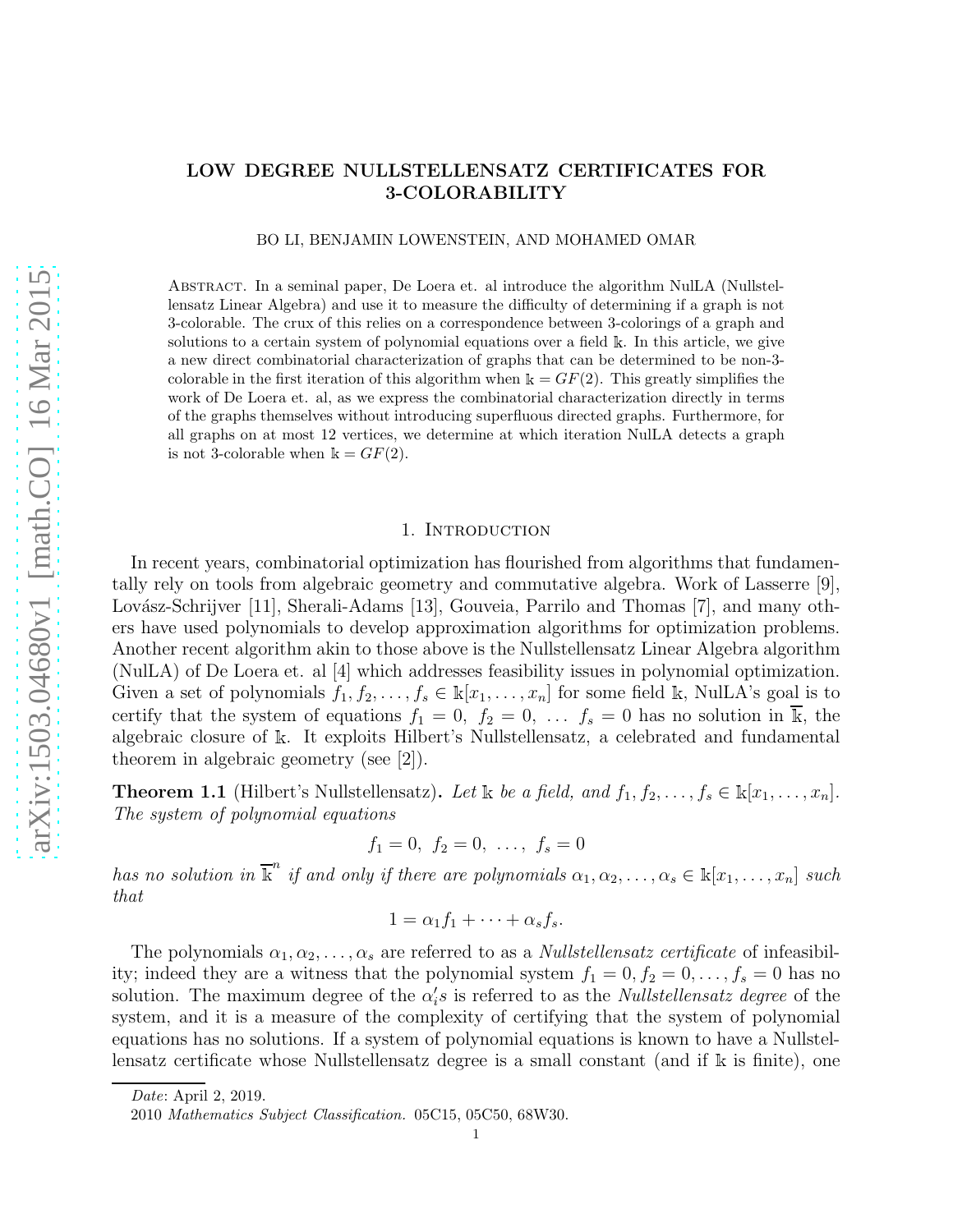can find a Nullstellensatz certificate in polynomial time in the number of variables through a sequence of linear algebra computations (see [4] for details). However, for general polynomial systems, it is well known that the degree of Nullstellensatz certificates can grow as a function of the number of variables.

The underlying paradigm in all the above algorithms is the construction of iterative approximations that are tractably computable at early stages. When applied to combinatorial optimization problems, particularly graph theoretic ones, the key problem that arises is determining the classes of graphs for which a given problem can be resolved in early iterations. For instance, when applied to the stable set problem, Gouveia, Parrilo and Thomas [7] show that the first iteration of the theta body hierarchy solves the stable set problem for perfect graphs. This result was first established by Lovász  $[10]$  by exploiting polynomials as well. NulLA itself was originally introduced as a means of unfolding classes of non-3-colorable graphs that can be detected to be non-3-colorable efficiently (that is, in polynomial time in the number of variables of a given graph). In particular, the authors of [4] applied the NulLA algorithm to the following algebraic formulation of graph 3-colorability due to Bayer. We will refer to this as Bayer's formulation throughout the manuscript.

**Lemma 1.2** (Bayer [1]). A graph G with vertex set V and edge set E is 3-colorable if and only if the following system of equations has a solution over an algebraically closed field <sup>k</sup> with  $char(\mathbb{k}) \neq 3$ .

$$
0 = x_i^3 - 1 \qquad \qquad \forall i \in V \tag{1}
$$

$$
0 = x_i^2 + x_i x_j + x_j^2 \qquad \qquad \forall v_i v_j \in E \tag{2}
$$

The fundamental concern then is determining combinatorial features of non-3-colorable graphs that dictate the minimum Nullstellensatz degree of infeasibility for the system in Lemma 1.2, which we denote by  $N_k(G)$ , is a small constant. In light of this, it is natural to address the following problem, a variant of which was first asked in [3]:

**Problem 1.3.** Given a finite field  $\mathbb{k}$ , and positive integer d, characterize those graphs with  $N_{\rm k}(G) = d.$ 

Computational evidence (see, for example, Table 1 of [6]) suggests that the minimum Nullstellensatz degree of a non-3-colorable under Bayer's formulation is smallest when the field of coefficients chosen is  $GF(2)$  as opposed to  $GF(p)$  for primes  $p > 2$ , so from a computational complexity perspective, it may be beneficial to begin addressing Problem 1.3 by working with Bayer's formulation when  $k = GF(2)$ . A partial answer in this case was given by De Loera et. al [3] (see their paper for relevant definitions).

**Theorem 1.4** (Theorem 2.1 of [3]). For a given simple undirected graph G with vertex set  $V = \{v_1, v_2, \ldots, v_n\}$  and edge set E, the polynomial system over  $GF(2)$  encoding the 3-colorability of G

$$
J_G = \{x_i^3 + 1 = 0, \ x_i^2 + x_i x_j + x_j^2 = 0 : \ i \in V, \ v_i v_j \in E\}
$$

has a degree one Nullstellensatz certificate of infeasibility if and only if there exists a set C of oriented partial 3-cycles and oriented chordless 4-cycles from  $Arcs(G)$  such that

- $(1)$   $|C_{(v_i, v_j)}| + |C_{(v_j, v_i)}| \equiv 0 \pmod{2}$  for all  $v_i v_j \in E$  and
- $(2)$   $\sum_{(v_i, v_j) \in Arcs(G), i < j} |C_{(v_i, v_j)}| \equiv 1 \pmod{2}$

where  $C_{(v_i,v_j)}$  denotes the set of cycles in C in which the arc  $(v_i,v_j) \in Arcs(G)$  appears.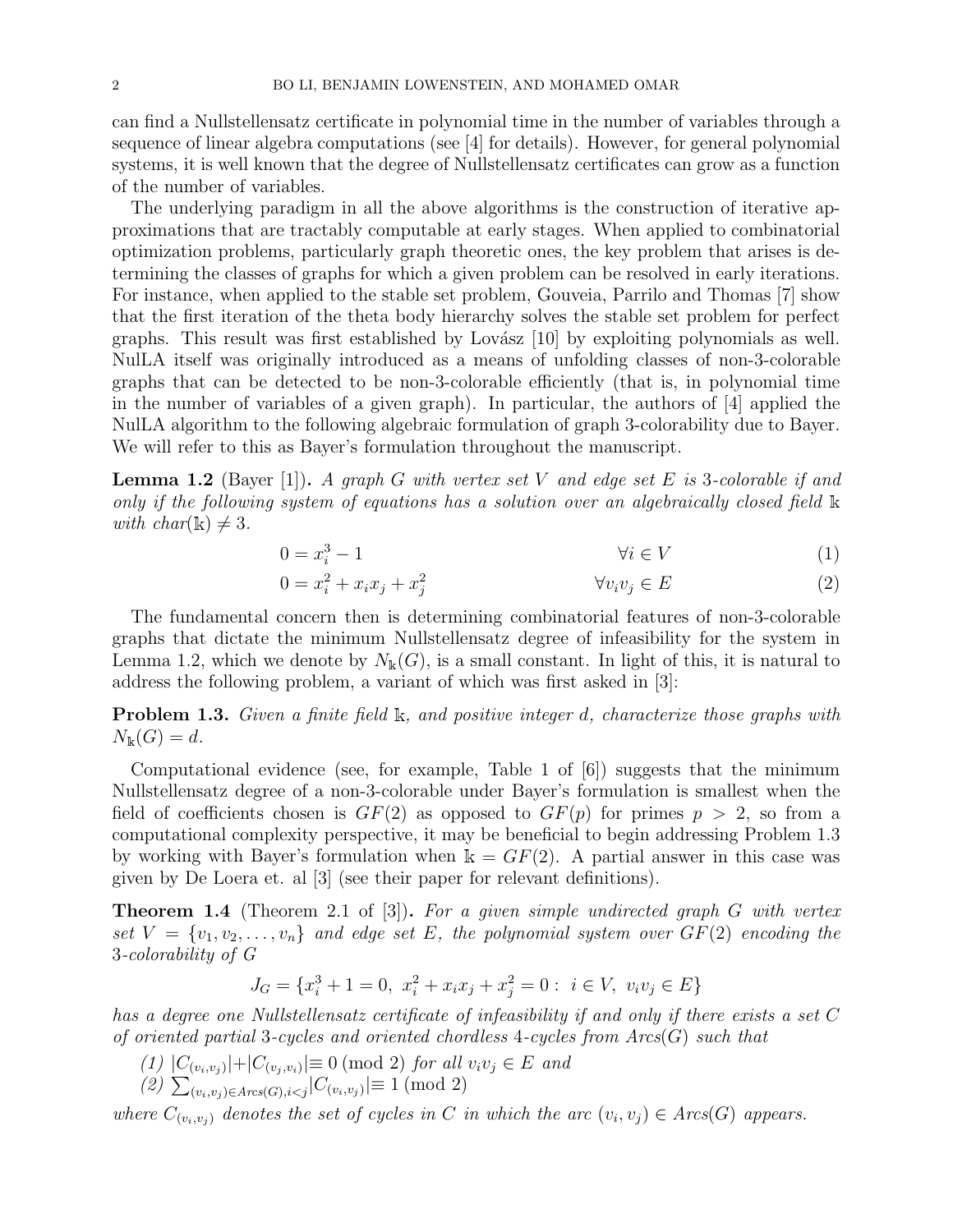This characterization adds directed structure to undirected graphs, and hence does not fully capture an inherent combinatorial characterization directly from the graphs themselves. In this paper, we provide such a direct combinatorial characterization for Bayer's formulation when  $\mathbb{k} = GF(2)$ . Before introducing the combinatorial characterization, we define the following class of graphs that will play a key role.

**Definition 1.5.** A graph G with vertex set  $V = \{v_1, v_2, \ldots, v_n\}$  and edge set E is covered by length 2 paths if there exists a set C of length 2 paths in G such that

- (1) each edge in E appears in an even number of paths in  $C$ ,
- (2) the number of paths  $v_i v_j v_k$  in C in which  $j < i, k$  or  $j > i, k$  is odd, and
- (3) if  $v_i, v_j \in V$  but  $v_i v_j \notin E$ , then the number of paths in C with  $v_i$  and  $v_j$  as endpoints is even.

We now present the main combinatorial characterization.

**Theorem 1.6.** Let G be a graph. Under Bayer's formulation of 3-colorability with coefficients in the field  $\Bbbk = GF(2)$ ,  $N_{\Bbbk}(G) = 1$  if and only if G is covered by length 2 paths.



Figure 1. Moser spindle.

*Example* 1.7. Let *n* be a positive integer. The graph  $W_n$ , referred to as the *wheel* graph, is the graph whose vertex set is  $\{v_1, v_2, \ldots, v_n, w\}$  where the induced subgraph on  $V' =$  $\{v_1, v_2, \ldots, v_n\}$  is a cycle and w is a vertex adjacent to all vertices in V'. Without loss of generality, we may assume the cycle whose vertex set is  $V'$  has edge set  $\{v_1v_2, \ldots, v_{n-1}v_n, v_nv_1\}$ . When n is odd,  $W_n$  is not 3-colorable. Observe that  $C = \{v_1wv_2, v_2wv_3, \ldots, v_{n-1}wv_n, v_n wv_1\}$ is a set of length 2 paths in  $W_n$  that satisfies all the conditions in Definition 1.5. We conclude that NullA (applied to Bayer's formulation when  $\mathbb{k} = GF(2)$ ), detects that odd wheels are non-3-colorable with a degree 1 Nullstellensatz certificate. This suggests that NulLA has the potential to be used not only as a computational tool but as a tool for automatic theorem proving.

*Example* 1.8. Let G be the graph depicted in Figure 1. This non-3-colorable graph is known as the *Moser spindle* and is ubiquitous in graph theory. Using Theorem 1.6, we will show that  $N_k(G) > 1$  when  $k = GF(2)$ . Suppose otherwise. By Theorem 1.6, G is covered by length 2 paths, which we refer to collectively as C. Suppose the path  $v_1v_7v_k$  is in C for some vertex  $k \notin \{v_1, v_7\}$ . Since the edge  $v_1v_7$  is not on a 3-cycle,  $v_1v_k$  is not an edge. Moreover, since the edge  $v_1v_7$  is not on a 4-cycle,  $v_1v_7v_k$  is the only member of C whose endpoints are  $v_1$  and  $v_k$ . But this is impossible because  $v_1v_k$  is not an edge, so the number of paths in C with  $v_1$  and  $v_k$  as endpoints must be even. Hence, there are no length 2 paths in C with  $v_1$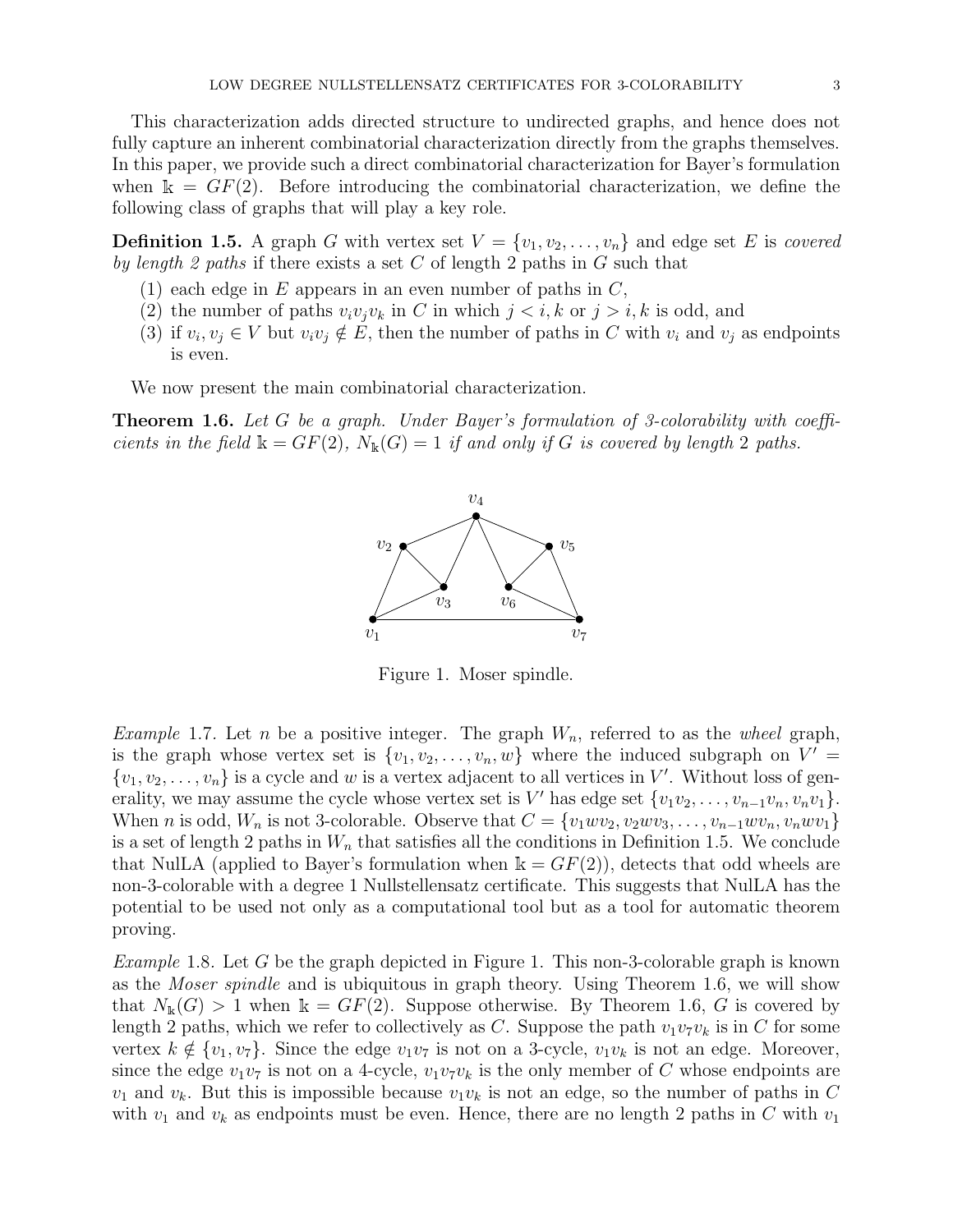and  $v_7$  as endpoints. Thus, through Theorem 1.6, C certifies that  $N_k(G\setminus v_1v_7)=1$ . But this is impossible since  $G\setminus v_1v_7$  is 3-colorable, by observation. Thus, no set C with the desired property exists, so  $N_{k}(G) \neq 1$ .

Example 1.8 generalizes directly in the following way, providing a combinatorial obstruction to existence of a degree 1 Nullstellensatz certificate for Bayer's formulation when  $k = GF(2)$ .

**Corollary 1.9.** Let  $\mathbb{k} = GF(2)$ , and suppose G is a non-3-colorable graph that contains an edge e for which the following are true:

- $G \leq s$ -colorable, and
- $\bullet$  e is not an edge in a 3-cycle nor a 4-cycle of  $G$ .

Then  $N_{\rm k}(G) > 1$ .

Remark 1.10. One of the most celebrated constructions of very hard instances of graph 3 colorability is a construction of Mizuno and Nishihara [12]. Corollary 1.9 is consistent with their findings. Indeed, in all the graphs they present in Figure 3 (see [12]), the removal of any edge leaves a 3-colorable graph, and each of these graphs has an edge that does not lie on 3 or 4-cycle. This implies that when  $k = GF(2), N_k(G) > 1$  for such graphs G, so computationally determining that they are not 3-colorable is not immediate under the NulLA paradigm.

Alongside our combinatorial characterization, in Section 3 we begin the program of determining the Nullstellensatz degree of Bayer's formulation (with coefficients in  $GF(2)$ ) for small non-3-colorable graphs. Most notably we prove

**Theorem 1.11.** If  $\mathbb{k} = GF(2)$  and  $|V(G)| \leq 12$ , then  $N_{\mathbb{k}}(G) \leq 4$ .

## 2. Characterizing Degree 1 Certificates

This section is dedicated to proving Theorem 1.6, and in particular developing a combinatorial characterization of non-3-colorable graphs G for which  $N_k(G) = 1$  (under Bayer's formulation with coefficients in  $GF(2)$ ). We begin with a technical proposition that will be needed throughout:

**Proposition 2.1.** For a graph G with vertex set  $V = \{v_1, v_2, \ldots, v_n\}$  and edge set E, the following are equivalent for Bayer's formulation when  $\mathbb{k} = GF(2)$ :

 $(1)$   $N_{k}(G) = 1$ .

 $(2)$  1 is a k-linear combination of

 $x_i^3$ 

$$
\begin{array}{cc} \n\frac{3}{i} + 1 & \forall v_i \in V \tag{3} \n\end{array}
$$

$$
\forall v_i v_j \in E, v_k \in V \tag{4}
$$

 $(3)$  1 is a k-linear combination of

 $x_k(x_i^2 + x_ix_j + x_j^2)$ 

$$
x_i^2 x_j + x_i x_j^2 + 1 \qquad \qquad \forall v_i v_j \in E \qquad (5)
$$
  

$$
x_i^2 x_k + x_i x_j x_k + x_j^2 x_k \qquad \qquad \forall v_i v_j \in E, v_k \in V, v_i \neq v_k \neq v_j \qquad (6)
$$

 $(4)$  1 is a k-linear combination of

 $\forall v_i v_j \in E$  (7)

$$
x_i^2 x_j + x_i x_j^2 + 1 \qquad \forall v_i v_j \in E \qquad (7)
$$
  

$$
x_i^2 x_k + x_j^2 x_k + x_i x_j^2 + x_i x_k^2 \qquad \forall v_i v_j \in E, v_j v_k \in E \qquad (8)
$$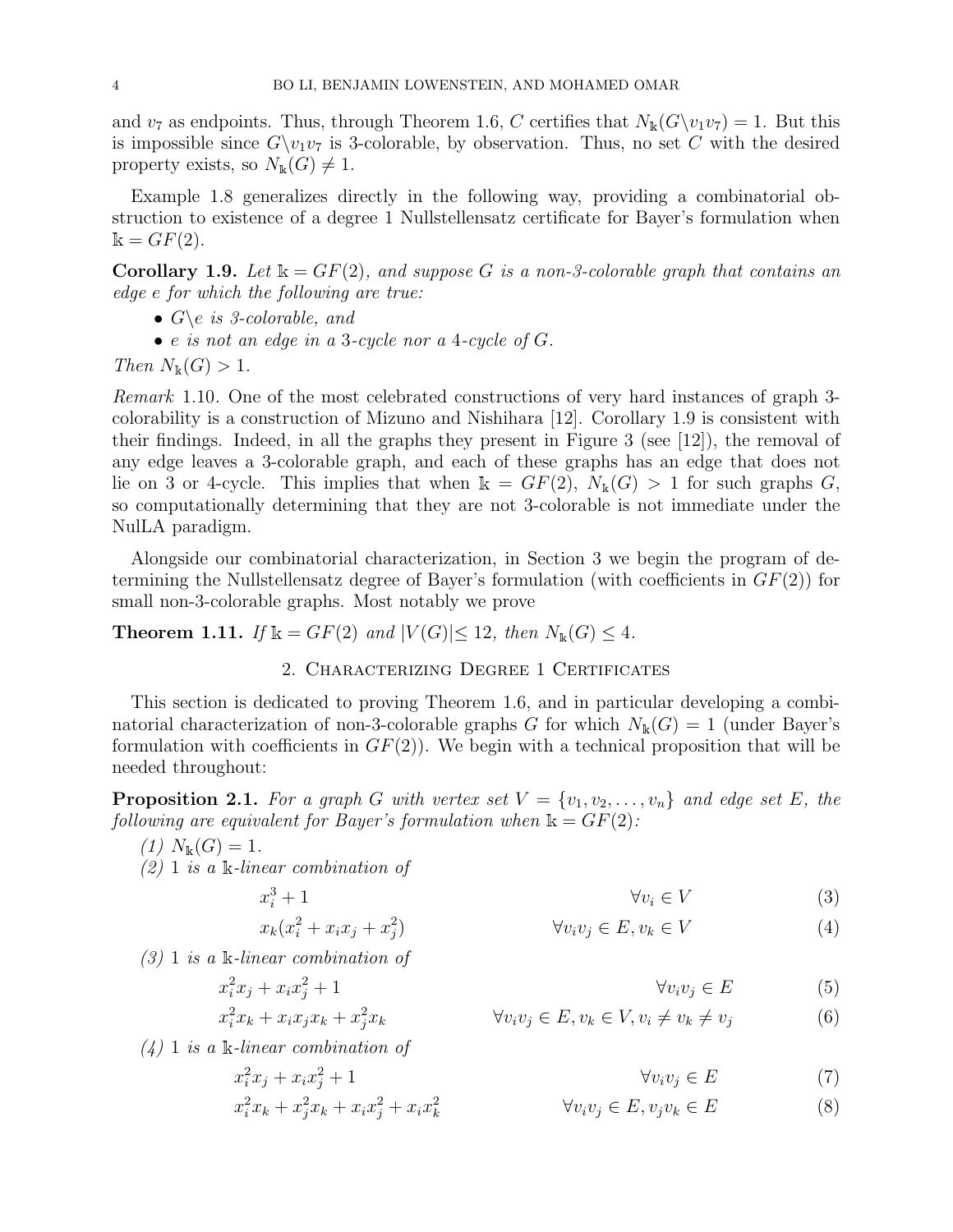The above proposition finds alternate and equivalent sets of polynomials whose solution sets are the same as that of the system in Lemma 1.2. The last set of polynomials are particularly useful in uncovering our combinatorial characterization. The equivalence of the first three sets was proven in Theorem 2.1 of [3]. The equivalence to the last set of polynomials follows an argument similar to the proof of Theorem 2.1 in [3]. For completeness, we include a proof of this equivalence in the appendix.

In proving Theorem 1.6, we will repeatedly appeal to the following immediate proposition:

**Proposition 2.2.** Let G be a graph with vertex set  $V = \{v_1, v_2, \ldots, v_n\}$  and edge set E, and suppose  $G$  is covered by a set  $C$  of length 2 paths. The following statements are equivalent:

- (1) The number of pairs  $v_i, v_j \in V$  with  $i < j$  for which there are an odd number of paths in C containing  $v_i$  with  $v_j$  as an endpoint, is itself an odd number.
- (2) The sum over all pairs  $i < j$  of the number of paths in C containing  $v_i$  with  $v_j$  as an endpoint is odd.
- (3) The number of paths  $v_i v_j v_k$  in C in which  $j \lt i, k$  or  $j > i, k$  is odd.

We now move on to the main result:

*Proof.* (of Theorem 1.6) Throughout this proof, for any set of polynomials S in a polynomial ring whose coefficients are in k, we denote by  $\langle S \rangle_{k}$  the linear span of S over k. Let F be the following set of polynomials:

$$
x_i^2 x_j + x_i x_j^2 + 1 \qquad \qquad \forall v_i v_j \in E \tag{9}
$$

$$
x_i^2 x_k + x_j^2 x_k + x_i x_j^2 + x_i x_k^2 \qquad \qquad \forall v_i v_j \in E, v_j v_k \in E \tag{10}
$$

By Proposition 2.1, we know that  $N_{\mathbb{k}}(G) = 1$  if and only if  $1 \in \langle F \rangle_{\mathbb{k}}$ , so we must show that  $1 \in \langle F \rangle_{\mathbb{R}}$  if and only if G is covered by a set C of length 2 paths.

First suppose G is covered by a set of length 2 paths C. Consider the set  $H \subset F$  consisting of the following polynomials:

- (1)  $x_i^2 x_k + x_j^2 x_k + x_i x_j^2 + x_i x_k^2$  for each path  $v_i v_j v_k \in C$ , and
- (2)  $x_i x_j^2 + x_j x_i^2 + 1$  for each  $v_i, v_j \in V$  with  $i < j$  such that the number of length 2 paths in C containing  $v_i$  and having  $v_j$  as an endpoint is odd.

We claim  $1 \in \langle H \rangle_{\mathbb{R}}$  and hence  $1 \in \langle F \rangle_{\mathbb{R}}$ . Observe that the non-constant monomials appearing in F (and hence in H) are all of the form  $x_r^2 x_s$ , where  $v_r, v_s \in V$  are arbitrary. We start by showing that the coefficient of  $x_r^2 x_s$  in  $\sum_{h\in H} h$  is 0 in k, and so all non-constant terms in  $\sum_{h\in H} h$  vanish. An  $x_r^2 x_s$  term appears in one of four ways:

- (a) one  $x_r^2 x_s$  term for each path in C with  $v_r$  and  $v_s$  as endpoints,
- (b) one  $x_r^2 x_s$  term for each path in C with  $v_r$  as the middle vertex and  $v_s$  as an endpoint,
- (c) one  $x_r^2 x_s$  term if there are an odd number of paths in C containing  $v_r$  with  $v_s$  as an endpoint,
- (d) one  $x_r^2 x_s$  term if there are an odd number of paths in C containing  $v_s$  with  $v_r$  as an endpoint.

The coefficient of the  $x_r^2 x_s$  in the combined contribution from the terms in (a) and (b) is parity of the number of paths in C containing  $v_r$  with  $v_s$  as an endpoint. By our assumption on C, there are even number of paths in C containing  $v_rv_s$  as an edge, so the coefficient of the  $x_r^2 x_s$  in the combined contribution from (a) and (b) is the parity of the number of paths in C containing  $v_r$  and  $v_s$  as endpoints. The coefficient of  $x_r^2 x_s$  in the combined contribution from the terms in (c) and (d) is the number of paths in C containing  $v_r$  and  $v_s$ . By our assumption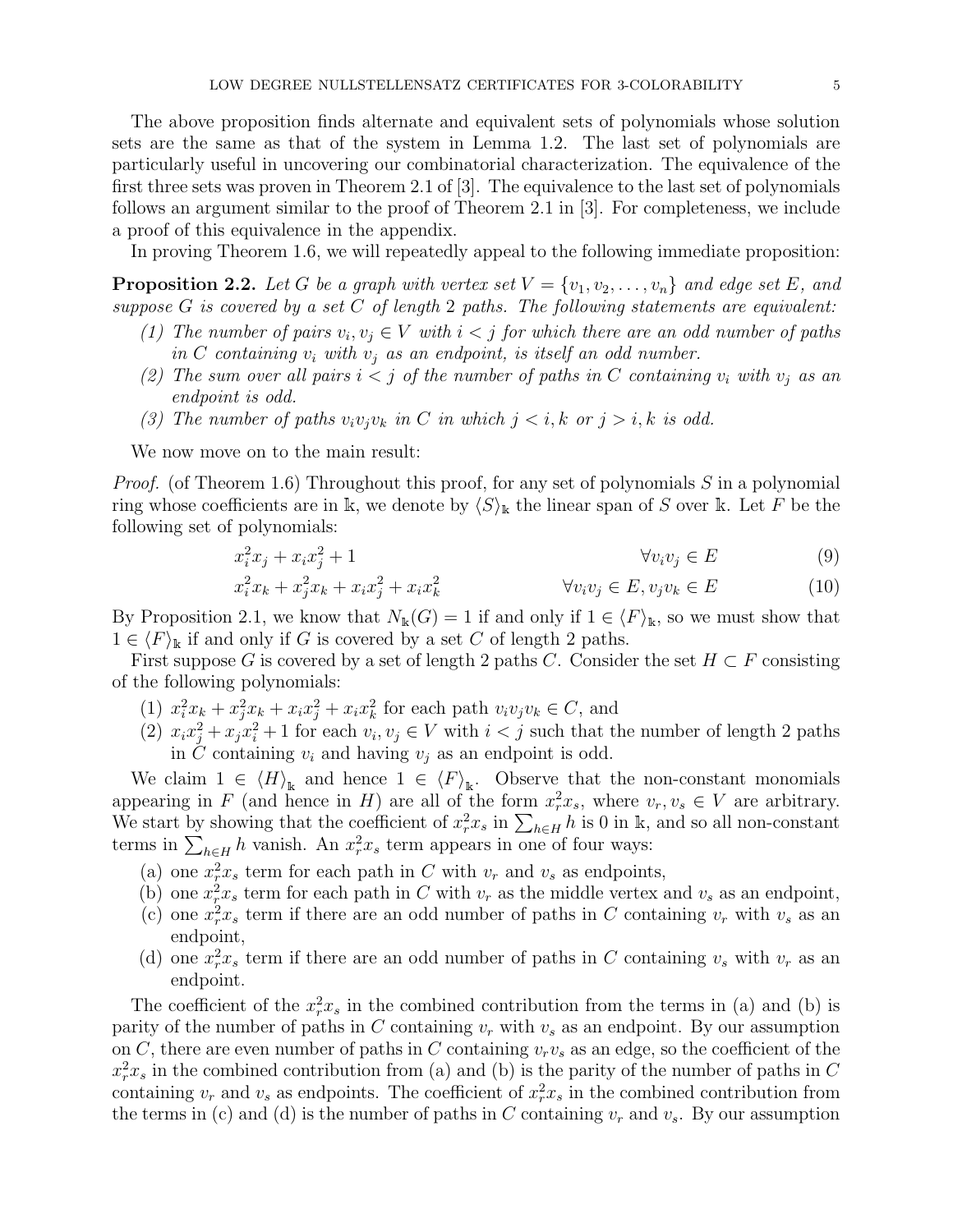on C, this is again the parity of the number of paths in C containing  $v_r$  and  $v_s$  as endpoints. Thus, the coefficient of  $x_r^2 x_s$  in the combined contribution from the terms in (a),(b),(c),(d) is 0 in k. Finally we need to discern the constant term of  $\sum_{h\in H} h$ . The constant term is the parity of the number of summands of the form (2). But this is immediately 1 by condition (2) of Definition 1.5 and Proposition 2.2, so the constant term in  $\sum_{h\in H} h$  over k is 1.

We must now show that if  $N_k(G) = 1$ , then such a set C exists. In that light, Propo- $\sum_{h\in H} h = 1$ . Let  $H^*$  be the restriction of H to the polynomials in (10). Construct C to sition 2.1 asserts the existence of a set  $H$  of polynomials of the form  $(9)$  and  $(10)$  with consist of the paths  $v_i v_j v_k$  for which  $x_i^2 x_k + x_j^2 x_k + x_i x_j^2 + x_i x_k^2$  appears in  $\sum_{h \in H^*} h$  with a non-zero coefficient.

Suppose  $v_r v_s \in E$ , define  $S_{r,s}$  to be the sum (in k) of the coefficients of the monomials  $x_r^2 x_s$  and  $x_r x_s^2$  appearing in  $\sum_{h \in H^*} h$ . Since  $\sum_{h \in H}$  $\sum$  $h = 1$ , and the only other summand of  $h_{k\in H}$  h not in  $\sum_{h\in H^*} h$  is  $x_r^2 x_s + x_r x_s^2 + 1$ ,  $S_{r,s}$  is 0 in k. However, the contribution of a single summand  $x_i^2x_k + x_j^2x_k + x_ix_j^2 + x_ix_k^2$  in  $\sum_{h\in H^*} h$  to  $S_{r,s}$  is 1 precisely when  $v_rv_s$  is an edge on the path  $v_i v_j v_k$ , 2 if  $v_r$  and  $v_s$  are endpoints of  $v_i v_j v_k$ , and 0 otherwise. Since  $S_{r,s}$  is 0 in k, we deduce that the edge  $v_r v_s$  lies on an even number of paths in C.

If  $v_r, v_s \in V$  but  $v_r v_s \notin E$ , then any  $x_r^2 x_s$  term in  $\sum_{h \in H} h$  appears in  $\sum_{h \in H^*} h$ , so the coefficient of  $x_r^2 x_s$  in  $\sum_{h\in H^*} h$  is 0 in k. But  $x_r^2 x_s$  appears once in the summand of  $H^*$ corresponding to the path  $v_i v_j v_k$  precisely when  $v_r$  and  $v_s$  are endpoints of  $v_i v_j v_k$ . Thus, the number of paths whose endpoints are  $v_r$  and  $v_s$  is even.

Each edge  $v_i v_j$  with  $i < j$  contributes a 1 to the sum  $\sum_{h \in H} h$ . Moreover, for such pairs i, j the monomial  $x_i^2 x_j$  appears an odd number of times in  $\bar{H}^*$ . We know  $x_i^2 x_j$  appears in  $H^*$  once for each path in C whose endpoints are  $v_i$  and  $v_j$  and once for each path in C with  $v_i$  as a midpoint and  $v_j$  as an endpoint. This is equivalent to  $x_i^2 x_j$  appearing in  $H^*$  once for each path in C containing  $v_i$  with  $v_j$  as an endpoint. Since the number of 1s appearing in  $\sum_{h\in H} h$  is odd, there are an odd number of i, j pairs with  $i < j$  such that the number of paths in C containing i with j as an endpoint is odd. By Proposition 2.2, this establishes condition (2) of Definition 1.5.

 $\Box$ 

### 3. NulLA on Small Graphs and Future Directions

Section 2 equipped us with a complete combinatorial understanding of the graphs G for which  $N_{\rm k}(G) = 1$  when  $\mathbb{k} = GF(2)$ . By Theorem 2.1 of [6],  $N_{\rm k}(G) \equiv 1 \pmod{3}$ , so in investigating Problem 1.3, the next natural step is determining when  $N_{\rm k}(G) = 4$ . This section is devoted to a systematic study of this for small graphs. We first remark that, in order to find graphs with low minimum Nullstellensatz degree, we only need to focus on a subclass of non-3-colorable graphs.

**Definition 3.1** (Definition 5.1.4 of [14]). A non-3-colorable graph G is  $\angle$ -critical if for any edge  $e \in E(G)$ ,  $G \e$  is 3-colorable.

The following observation is fundamental for our purposes. See Chapter 5 of [14] for a discussion of this.

#### **Lemma 3.2** ([14]). Every non-3-colorable graph has a 4-critical subgraph.

In light of the previous lemma, the following lemma tells us that 4-critical graphs provide upper bounds for the minimum Nullstellensatz degree of general non-3-colorable graphs.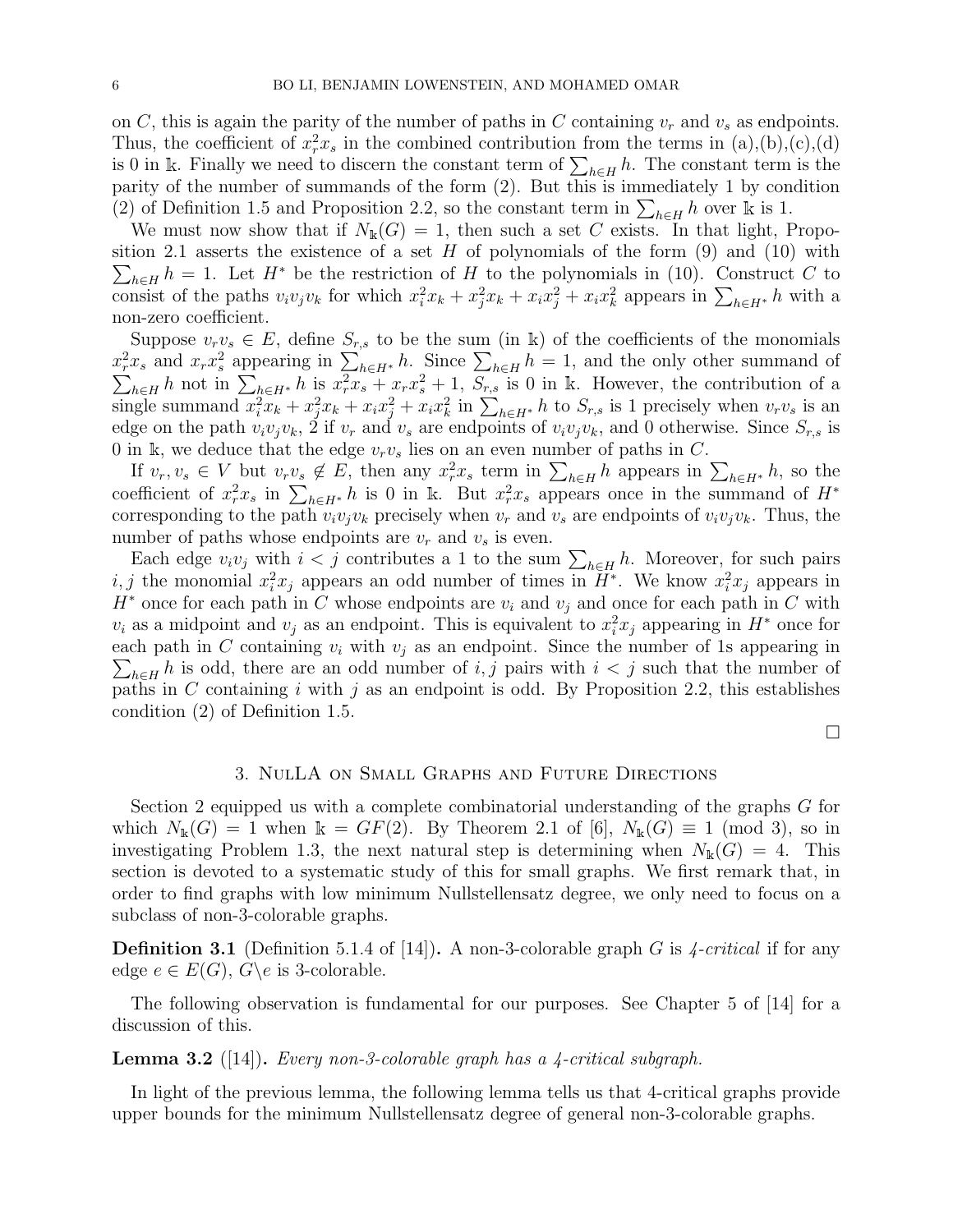|                | $N_{\rm k}(G)$<br>$=1$ | $N_{\rm k}(G)$<br>$=4$ | Total 4-critical graphs |
|----------------|------------------------|------------------------|-------------------------|
| 4              |                        |                        |                         |
| $\overline{5}$ |                        |                        |                         |
| 6              |                        | U                      |                         |
| 7              |                        |                        | 2                       |
| 8              | 2                      | 3                      | 5                       |
| 9              | 5                      | 16                     | 21                      |
| 10             | 13                     | 137                    | 150                     |
| 11             | 38                     | 1183                   | 1221                    |
| 12             | 141                    | 14440                  | 14581                   |
| Total          | 202                    | 15780                  | 15982                   |

Table 1.  $N_{\mathbb{k}}(G)$  for 4-critical graphs on at most 12 vertices when  $\mathbb{k} = GF(2)$ .

**Lemma 3.3** (Lemma 3.14 of [5]). If H and G are non-3-colorable graphs with H a subgraph of G, then  $N_{\mathbb{k}}(H) \geq N_{\mathbb{k}}(G)$ .

Lemma 3.2 and Lemma 3.3 suggest that we solely focus on minimum degree Nullstellensatz certificates for 4-critical graphs. We computed minimum degree Nullstellensatz certificates for all such graphs on at most 12 vertices. A summary of the results are illustrated in Table 1. With these observations we can now prove Theorem 1.11.

Proof. (of Theorem 1.11) By Lemma 3.2, every non-3-colorable graph G on at most 12 vertices has a 4-critical subgraph H. By Table 1,  $N_{\rm k}(H) \in \{1,4\}$ . Lemma 3.3 implies  $N_{\rm k}(G) \leq N_{\rm k}(H)$ . The result then follows by Theorem 2.1 of [6].

Many pertinent questions arise from our study of the minimum Nullstellensatz degree of graphs under Bayer's formulation. First and foremost, unless  $P=NP$ , one should expect to find a family of graphs for which the minimum Nullstellensatz degree grows arbitrarily large (see Lemma 3.2 of [5] for a discussion of this). As evidenced by Table 1, an exhaustive search of the almost 16,000 4-critical graphs on at most 12 vertices indicates that a first step in this direction is to address the following problem:

**Problem 3.4.** For any positive integer t, find a graph G for which  $N_k(G) > t$ .

After exhaustive experimentation, the authors of [5] have yet to see an example resolving Problem 3.4 when  $t = 4$  for any finite field k. One possible method for addressing Problem 3.4 is understanding what happens to the minimum Nullstellensatz degree under the famous Hajós construction. In his seminal paper [8], Hajós defined a recursively constructed class of graphs, which he called 4-constructible, in the following way:

- i)  $K_4$  is 4-constructible.
- ii) For any two non-adjacent vertices u and v in a 4-constructible graph  $G$ , the graph obtained from G by adding an edge  $e$  incident to u and v and contracting  $e$  is also 4-constructible.
- iii) (Hajós Construction) For any two 4-constructible graphs  $G$  and  $H$ , with vw an edge of G, and xy an edge of H, the graph obtained by identifying v and x, removing vw and  $xy$ , and adding the edge  $wy$  is also 4-constructible.

Hajós proved that the set of 4-constructible graphs is precisely the set of 4-critical graphs, so it is fundamental for us to determine what changes in the minimum Nullstellensatz degree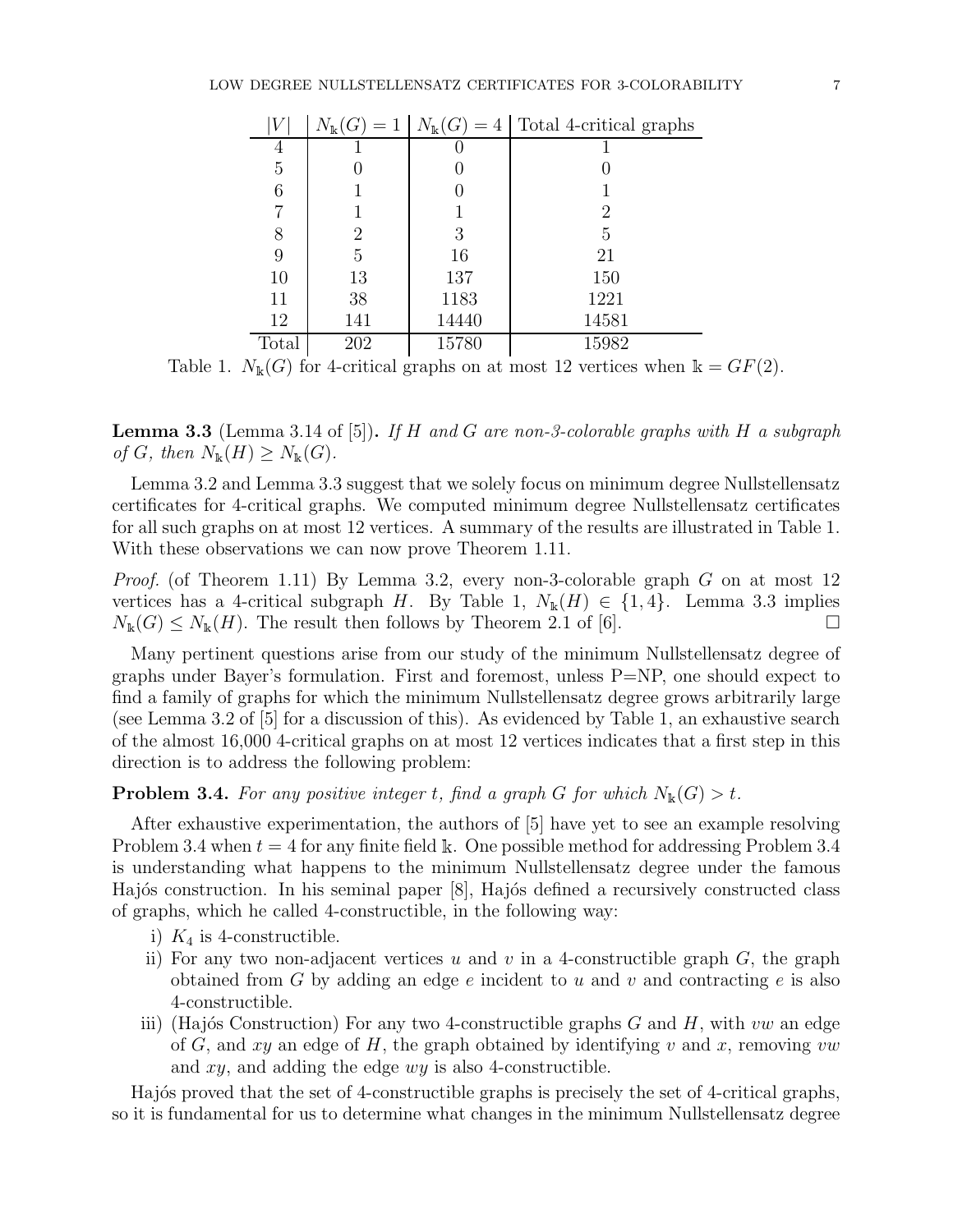of graphs when applying these constructions. Observe  $N_{\rm k}(K_4) = 1$ , and by Lemma 3.14 of [5], the minimum Nullstellensatz degree will not increase by applying construction ii). This leads us to the following fundamental question:

**Problem 3.5.** Let G and H be 4-critical graphs. What is the relationship between  $N_k(G)$ ,  $N_{\rm k}(H)$  and the minimum Nullstellensatz degree of the graph obtained from G and H by applying the Hajós construction?

Acknowledgments. The authors thank Jesus De Loera and Susan Margulies for fruitful discussions, the anonymous referees for their helpful feedback, and Eric Stucky for his assistance in typesetting.

### Appendix A

Here, we give a complete proof of Proposition 2.1. The equivalence of the first three sets of polynomials was proven in Theorem 2.1 of [3], so we proceed by establishing the equivalence of the fourth set of polynomials with the third. First, suppose we are given a polynomial  $x_i^2 x_k + x_j^2 x_k + x_i x_j^2 + x_i x_k^2$  in (8). Observe that

$$
x_i^2 x_k + x_j^2 x_k + x_i x_j^2 + x_i x_k^2 = (x_i^2 x_k + x_i x_j x_k + x_j^2 x_k) + (x_j^2 x_i + x_j x_k x_i + x_k^2 x_i)
$$

since char(k)=2. The two summands on the right are polynomials in (6) because  $v_i v_j, v_j v_k \in$ E, so any polynomial in  $(8)$  is a k-linear combination of polynomials in  $(6)$ , and hence the fourth condition implies the third.

Now suppose the third condition holds, and we expressed 1 as a <sup>k</sup>-linear combination of the polynomials in (5) and (6) as follows:

$$
1 = \sum_{v_i v_j \in E} \alpha_{ij} (x_i^2 x_j + x_i x_j^2 + 1) + \sum_{\substack{v_i v_j \in E \\ v_k \notin \{v_i, v_j\}, \ k \in V}} \beta_{ijk} (x_i^2 x_k + x_i x_j x_k + x_j^2 x_k). \tag{11}
$$

Fix vertices  $v_i, v_j, v_k \in V$  with  $v_i v_j \in E$ . When the right-hand side of (11) is expanded, the coefficient of  $x_i x_j x_k$  must be 0. We now focus on the contribution of the polynomials in (5) and (6) to coefficient of  $x_i x_j x_k$  on the right-hand side for a fixed set of vertices  $\{v_i, v_j, v_k\}$ . Without loss of generality, we can demand  $v_i v_j \in E$ .

First, suppose neither  $v_i v_k$  nor  $v_j v_k$  are edges of G. Then the coefficient of  $x_i x_j x_k$  is  $\beta_{ijk}$ . Comparing both sides of (11) implies  $\beta_{ijk} = 0$ , and hence the polynomial  $x_i^2 x_k + x_i x_j x_k + x_j^2 x_k$ does not appear at all on the right-hand side of (11).

Now suppose all three of  $v_i v_j, v_j v_k, v_i v_k$  are all in E. The polynomials in (5) and (6) that contain  $x_i x_j x_k$  are

$$
x_i^2 x_k + x_i x_j x_k + x_j^2 x_k, \quad x_k^2 x_i + x_i x_j x_k + x_j^2 x_i, \quad x_i^2 x_j + x_i x_j x_k + x_k^2 x_j,
$$

so if any of these appear as summands of the right-hand side of (11), then exactly two of them do (since char( $\Bbbk$ )=2). If none appear, we do not have to address this case, so assume exactly two appear, and without loss of generality assume they are the latter two. Then the combined contribution of these summands to the right-hand side of (11) is  $(x_k^2 x_i + x_i x_j x_k +$  $(x_j^2 x_i) + (x_i^2 x_j + x_i x_j x_k + x_k^2 x_j)$ . But observe

$$
(x_k^2x_i + x_ix_jx_k + x_j^2x_i) + (x_i^2x_j + x_ix_jx_k + x_k^2x_j) = x_i^2x_j + x_k^2x_j + x_ix_j^2 + x_ix_k^2
$$

which is a polynomial in (8) since  $v_i v_k, v_k v_j \in E$ .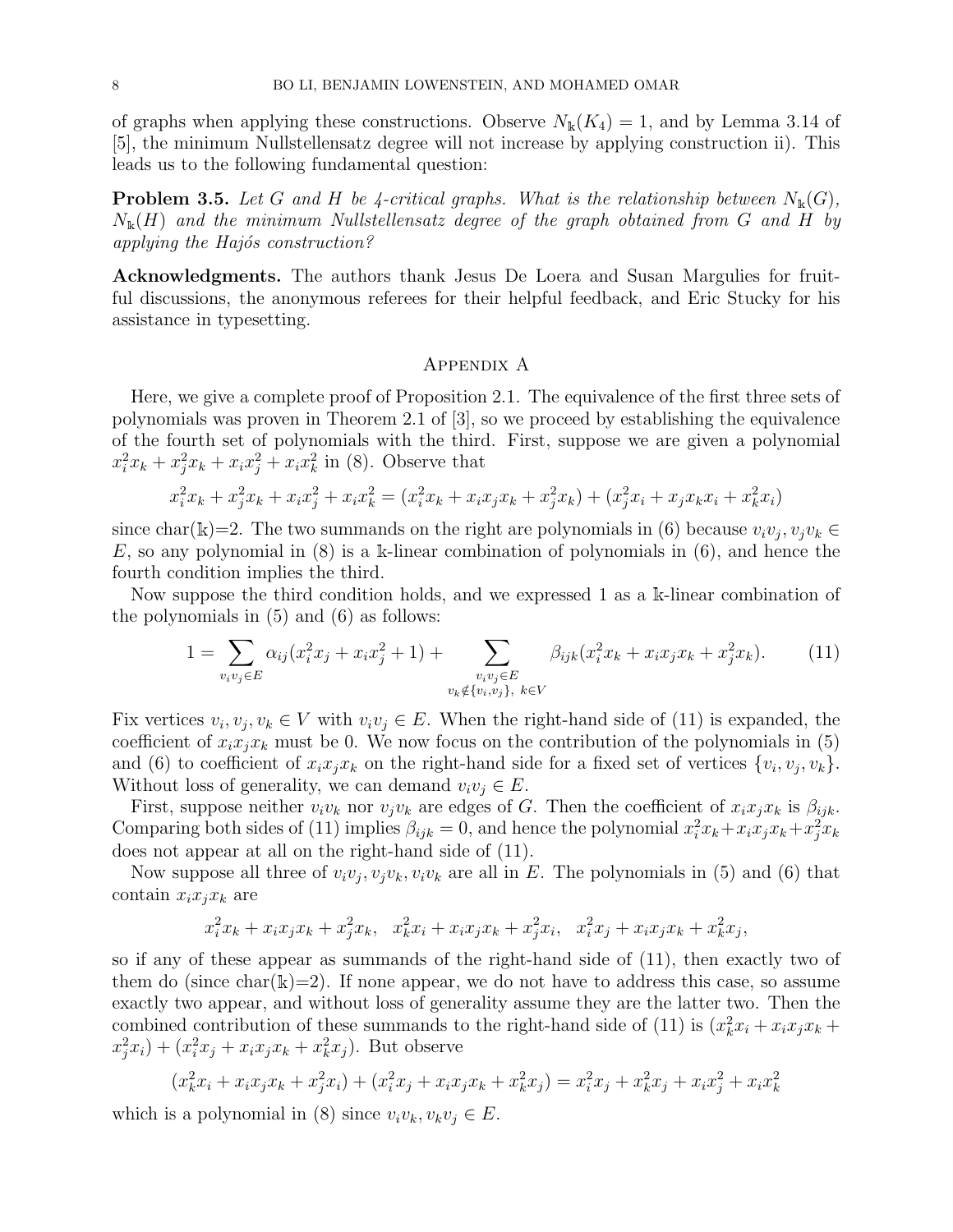Finally, suppose  $v_i v_k \notin E$ ,  $v_j v_k \in E$ . This is the only remaining case since the case when  $v_i v_k \in E$ ,  $v_j v_k \notin E$  follows by symmetry. In this case, the only polynomials in (5) and (6) that contain  $x_i x_j x_k$  as a summand are

$$
x_i^2 x_k + x_i x_j x_k + x_j^2 x_k, \quad x_j^2 x_i + x_i x_j x_k + x_k^2 x_i.
$$

Again, since the coefficient of  $x_ix_ix_k$  must be 0, either neither of these appear as summands in (11) or both do. Again, we only need consider the case when both appear. In this case, again since  $\mathbf{k} = GF(2)$ ,  $\beta_{ijk} = \beta_{kij} = 1$ . Observe then that the contribution of such polynomials to the right hand side of (11) is

$$
(x_i^2x_k + x_ix_jx_k + x_j^2x_k) + (x_j^2x_i + x_ix_jx_k + x_k^2x_i) = x_j^2x_i + x_k^2x_i + x_kx_i^2 + x_kx_j^2,
$$

and the latter polynomial is a polynomial in (8) since  $v_i v_j, v_j v_k \in E$ . Thus if 1 is a k-linear combination of polynomials in (6) then it is a <sup>k</sup>-linear combination of polynomials in (8).

#### **REFERENCES**

- [1] D.A. Bayer. The Division Algorithm and the Hilbert Scheme. PhD thesis, Harvard University, 1982.
- [2] D. Cox, J. Little, and D. O'Shea. Ideals, varieties, and algorithms. Undergraduate Texts in Mathematics. Springer, 3 edition, 2007. An introduction to computational algebraic geometry and commutative algebra.
- [3] J. De Loera, C. Hillar, P. Malkin, and M. Omar. Recognizing graph theoretic properties through polynomial ideals. Electronic Journal of Combinatorics, 17:R114, 2010.
- [4] J. De Loera, J. Lee, P.N. Malkin, and S. Margulies. Hilbert's Nullstellensatz and an algorithm for proving combinatorial infeasibility. In Proceedings of the Twenty-first International Symposium on Symbolic and Algebraic Computation (ISSAC 2008), 2008.
- [5] J. De Loera, J. Lee, S. Margulies, and S. Onn. Expressing combinatorial problems by systems of polynomial equations and Hilbert's Nullstellensatz. Combin. Probab. Comput., 18(4):551–582, 2009.
- [6] J. De Loera, S. Marguiles, M. Pernpeintner, E. Rieldl, G. Rolnick D., Spencer, D. Stasi, and Swenson J. Gröbner bases and nullstellensätze for graph-coloring ideals. Manuscript, 2015.
- [7] J. Gouveia, P. Parrilo, and R.R. Thomas. Theta bodies for polynomial ideals. SIAM Journal on Optimization, 20(4):2097–2118, 2010.
- [8] G. Hajós. Über eine konstruktion nicht n-färbbarer graphen. Wiss. Z. Martin-Luther-Univ. Halle-Wittenberg, Math.-Nat. Reihe, 10:116–117, 1961.
- [9] J. B. Lasserre. Global optimization with polynomials and the problem of moments. SIAM J. Optim., 11(3):796–817 (electronic), 2000/01.
- [10] L. Lovász. Stable sets and polynomials. *Discrete Math.*,  $124(1-3):137-153$ , 1994. Graphs and combinatorics (Qawra, 1990).
- [11] L. Lovász and A. Schrijver. Cones of matrices and set-functions and 0-1 optimization. SIAM J. Optim., 1(2):166–190, 1991.
- [12] K. Mizuno and S. Nishihara. Constructive generation of very hard 3-colorability instances. Discrete Applied Mathematics, 156(2):218–229, 2008.
- [13] H.D. Sherali and W.P. Adams. A hierarchy of relaxations between the continuous and convex hull representations for zero-one programming problems. SIAM J. Discrete Math., 3(3):411–430, 1990.